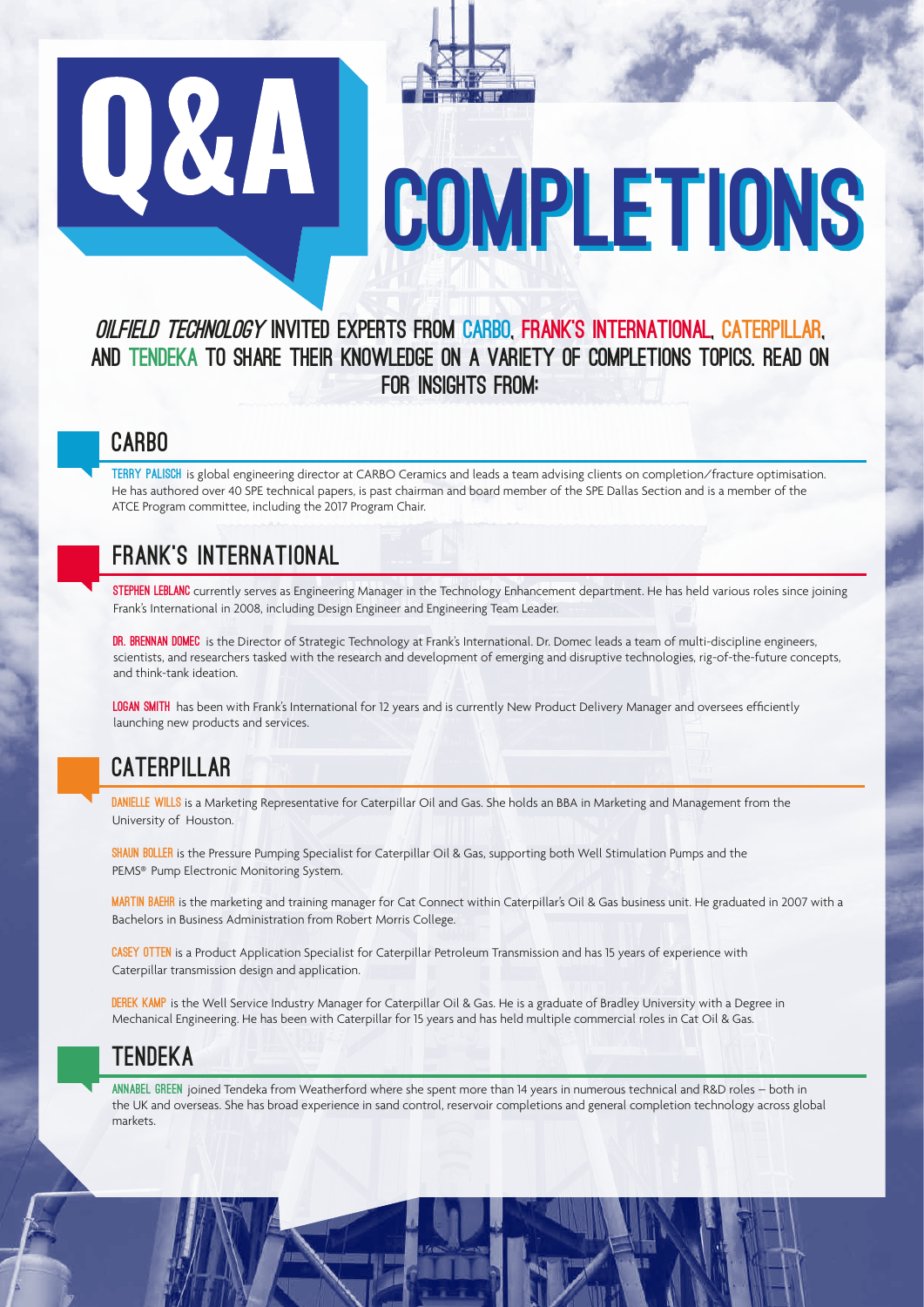# COMPLETION TOOLS

#### TENDEKA - Annabel Green

In conventional reservoirs there are two main reasons for running a completion across the reservoir: to control sand production and/or to optimise inflow.

Both are highly specialised subjects, and this is reflected in both the range of technologies and the ongoing focus on development in these areas. Inflow optimisation is fundamental to field economics; in the FEED phase, long before a final investment decision (FID) is made, evaluation and screening of potential reservoir or advanced completions executed.

Detailed planning of the optimal completion configuration occurs throughout the execution phase with final configurations often determined only once the logging while drilling (LWD) data becomes available and the completion is lying on the deck of the rig. This reservoir completion is then expected to provide the functionality required for the life of the well. Top-hole workovers are common practice but for reservoir completions this is where operations end, or at least it used to be.

As fields mature, the range of production and recovery challenges increase or become more apparent – unwanted fluids are produced, differential depletion occurs, and hydrocarbons are bypassed. On the flip side, new developments provide an increased range of solutions that can contribute to improved performance, and so a trend towards retrofitting advanced completions into existing wellbores can be seen. These are not only aimed at improving production but optimising secondary and tertiary recovery projects and reducing well intervention requirements.

There are some key technologies that are enabling this trend:

- Through-tubing autonomous and wireless technology that can be installed to manage inflow without linkage back to surface or mechanical manipulation.
- Advanced packer technologies that can compartmentalise the production zones.
- Chemical solutions that can access the existing wellbore annulus and high expansion swellable and mechanical options.

As with primary reservoir completions the range of technologies is increasing with the latest systems offering full intelligent completion functionality.

CATERPILLAR - Shaun Boller & Danielle Wills Fluid end and power end maintenance are significant cost drivers for pressure pumping operators. Even with proper employee training and diligent pump maintenance,

seemingly minor problems can cause catastrophic failure of components, leading to extended downtime or removal of the trailer from the well site.

Based on extensive research with customers, the PEMS® Pump Electronic Monitoring System was developed for new installation on or retrofit of triplex and quintuplex well stimulation pumps in the 2000 - 3000 hp range. The PEMS instrumentation covers both the fluid end and power end and can mitigate severe damage to all pump components as its J1939 diagnostic event codes are displayed to the operators. The J1939 output is agnostic to the trailer control system and is designed for simple installation and minimal commissioning.

The heart of the system performance is a diagnostics decision engine which analyses the pump components with sampling rates corresponding to the speed of each potential failure phenomena – be it fluid end leak or cavitation, or issues with the power end lube circuit. The system also maintains summaries of pump utilisation to help correlate maintenance schedules with duty in service.

FRANK'S INTERNATIONAL - STEPHEN LEBLANC

Mechanical damage to the surface of corrosion resistant alloy (CRA) tubulars, which the dies of conventional power tongs often impart during the installation process, has the potential to lead to premature failure of the tubular in the wellbore. Considering the high cost of CRA tubular goods, in addition to the cost, time, and danger associated with pipe failure, it is critical to minimise all surface damage during assembly and disassembly of threaded connections.

An improved means for gripping tubular goods, one that does not cause surface damage or structural deformation, is the Fluid Grip® Tong, wherein an inflatable bladder-like structure pressurises the tubular so that friction can transfer the torque to make the connection. In contrast to conventional gripping devices with CAM-activated jaws and dies, the Fluid Grip Tong requires the introduction of hydraulic fluid flow and pressure to pressurise elastomeric bladders, which effectively establish a high friction engagement between a rigid outer housing that encases the elastomeric bladders and a tubular member. The generated hydrostatic pressure is evenly distributed about the circumference of the tubular member, resulting in a significant reduction in contact stress and the reduction or elimination of connection distortion and zero permanent defects on the surface of the tubular.

The latest iteration of the Fluid Grip technology, the Remote Fluid Grip Tong, has been used successfully on several jobs, including a deepwater project for an independent operator in the Gulf of Mexico. Frank's International landed out the first completion for this project using the Frank's remotely-controlled Fluid Grip Tong (patent pending). The Remote Fluid Grip Tong was deployed first to build stands on the auxiliary side rotary. After which, the Remote Fluid Grip Tong was used to run 19 502 ft of 5.5 in. 23 and 26 lb/ft tubing and 4000 ft of 7 in. vacuum insulated tubing (VIT), for a total buoyed weight of 659 304 lb. The minimal tubular surface damage and the increased safety of a remotely-controlled system made this an effective choice for the customer.

Using new non-marking technologies such as the Remote Fluid Grip Tong will result in less pipe body failures due to accelerated corrosion with the added safety benefits of operating the system using remote control panels away from the rig's rotary.

# Multistage completions

#### CARBO - Terry Palisch

In multi-stage hydraulic fracturing programmes, there are many variables that can alter the effectiveness of the frac design. These factors include well volume, proppant selection, fracture spacing and treatment rate. Effective frac designs can enhance production and improve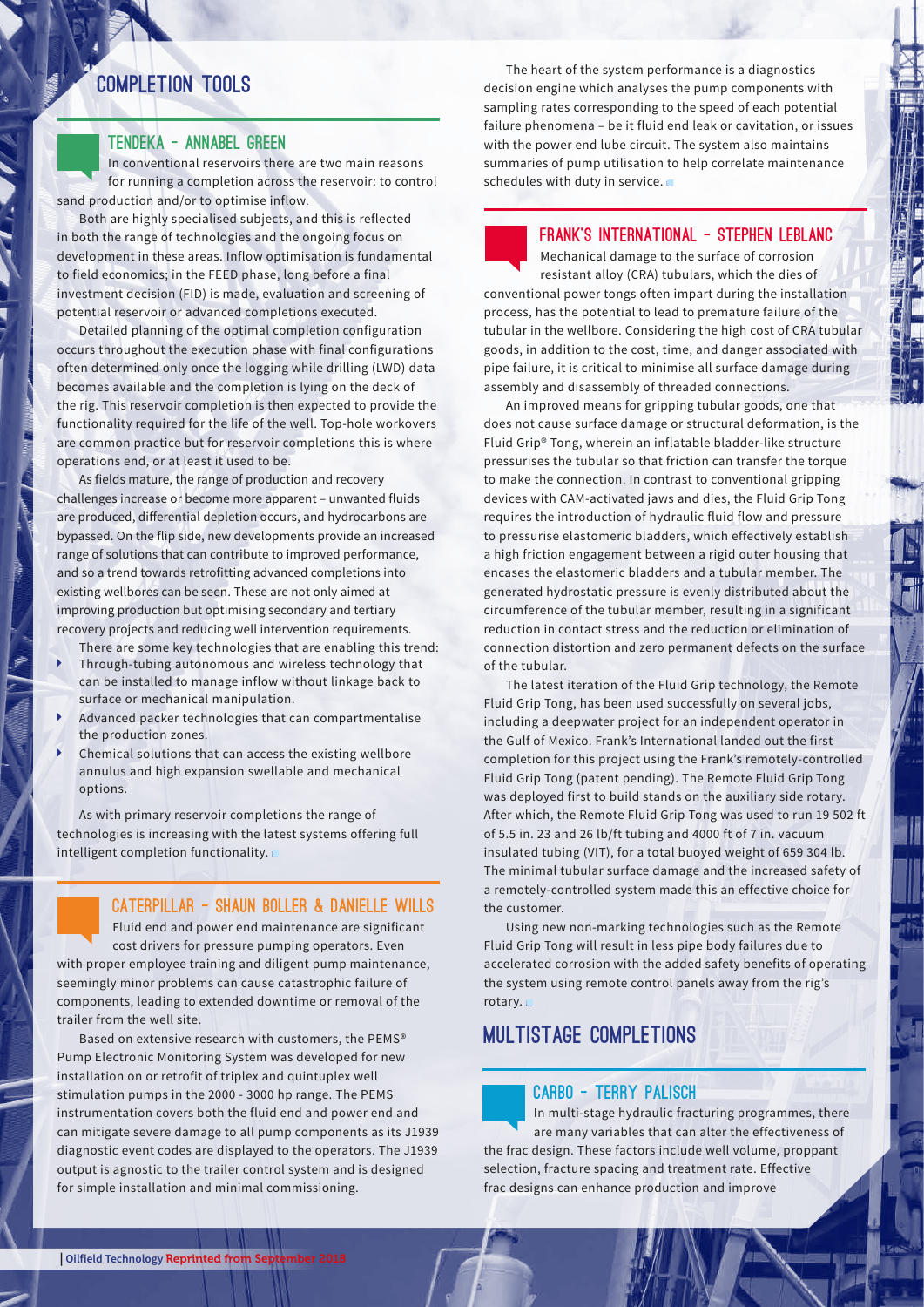operating economics by preventing design, operational and production issues that typically arise during the fracturing process. STRATAGEN, a CARBO business, provides fracture consulting services, specifically fracture design and evaluation, onsite fracture supervision and advisory services and well performance analysis to identify the optimal balance of contact and conductivity for the reservoir and to safeguard fracture execution.

STRATAGEN has developed BASINWORX™ to provide operators with a multi-well evaluation for frac and completion optimisation. BASINWORX employs artificial neural network (ANN) modelling and other artificial intelligence techniques as well as machine learning techniques to develop data-driven models to identify factors that optimise production in fractured completions. The key indicators of reservoir performance are used for the optimisation of frac and completion designs.

Models are built from completion and geology data types to predict new well production. The BASINWORX modelling process includes the following steps:

- Build a predictive model by incorporating multidisciplinary data and artificial intelligence modelling technique.
- Perform sensitivities on the model to quantify the impact of each predictor and rank significance.
- Evaluate well performance using alternative completion and frac designs.
- Discover hidden correlations within the data using advanced multivariate statistical data evaluation.

BASINWORX evaluations provide an index of the critical reservoir, drilling, fracturing and completion factors that drive productivity in the field. When working with unconventional reservoirs, success is largely contingent upon identifying the optimal frac and completion design for each particular well. The detailed multi-well evaluation produced by STRATAGEN's BASINWORX can assist in developing more effective frac designs both economically and for enhanced production.

# WIRELESS SYSTEMS

#### CATERPILLAR - Martin Baehr & Danielle Wills

Cat® Connect is changing the way equipment is monitored through a collection of services, which provide a remote monitoring system to help remove guesswork from asset management. The system allows operators to work efficiently and smarter by receiving accurate, timely and useful information about location, utilisation, and the condition of equipment. This type of information can make a huge difference in the efficiency and costs of the entire operation.

One service within the system is the Product Link™ Web, which has an intuitive web interface that transforms data from a customer's entire fleet of equipment into the essential information required to boost productivity, reduce costs, and manage risks. With Product Link hardware and Product Link Web services, customers know where their equipment is, what it is doing, and how it is performing.

One of Caterpillar's newest features for this hardware is the Product Link Configuration Tool. The company has developed an online and offline version of the tool to allow users access to more features. The tool provides a common user experience

between the online and offline tools. Both the online Product Link Web Configuration Tool and offline Product Link Local PC Configuration Tool have similar features such as, creating and editing a configuration, using templates to add parameters and features, and deploying the configuration to the PLE601 Network Manager. In addition, the local PC offline tool has extra features to help make importing, editing, and redeploying files an easier process for the user.

#### TENDEKA - Annabel Green

To combat the limitations associated with the use of conventional control lines, the development and deployment of wireless completions equipment is now becoming more prevalent.

From drill stem testing to multi-node intelligent completions, the shift from downhole equipment with no communication and/or actuation mechanisms to wireless technology represents potentially huge efficiency and performance savings, as well as improved safety. However, these solutions tend to be targeted towards new field developments where there are currently limited options for replacement of failed equipment, or applications for existing wells, other than to conduct a complete workover.

For instance, there are a variety of digital oilfield solutions on the market today for topside applications, which can be integrated into existing fields to manage data and automate processes. Unfortunately, the same cannot be said for downhole solutions. The limited scope of intelligent equipment available does not address the needs of existing assets and can therefore demonstrate limited value. Without these retrofittable, intelligent downhole systems, the full benefit of the digital oilfield is beyond the reach economically for many mature fields.

Tendeka has developed a pressure pulse telemetry system, which can be applied to downhole devices for communication in a flowing well. The system provides a versatile wireless alternative to existing data transfer and actuation methods within both production and injection wells.

The telemetry was first applied to a retrofit downhole pressure and temperature monitoring system, creating the PulseEight Wireless Gauge, which expanded upon the limited functionality of the traditional industry memory gauge. This provided a means of adding real time downhole data from an existing well into reservoir models, rather than waiting for the memory gauge to be retrieved to surface for download before analysis could begin.

The system's additional ability to function autonomously in reaction to specific wellbore events, without the need of surface instruction, opens a new chapter in the digital oilfield delivery. It now brings aspects of data analysis downhole to illicit responses in a timeframe unachievable by traditional human analysis and action alone.

Intelligent, wireless technology, as a minimum, could simplify and confidently advance digital oilfield operations by removing the need for traditional hydraulic or electric control lines. The removal of these items can positively impact overall system costs whilst delivering an improved design from a safety aspect. Moreover, the truly intelligent capability of modern tooling sees the absolute need of surface data analysis for key trigger points in the well lifecycle to be mitigated, leaving engineering time to focus on more complex aspects of the reservoir's production potential.

The future for this and other technologies should be to extend the operating envelope for intelligent completions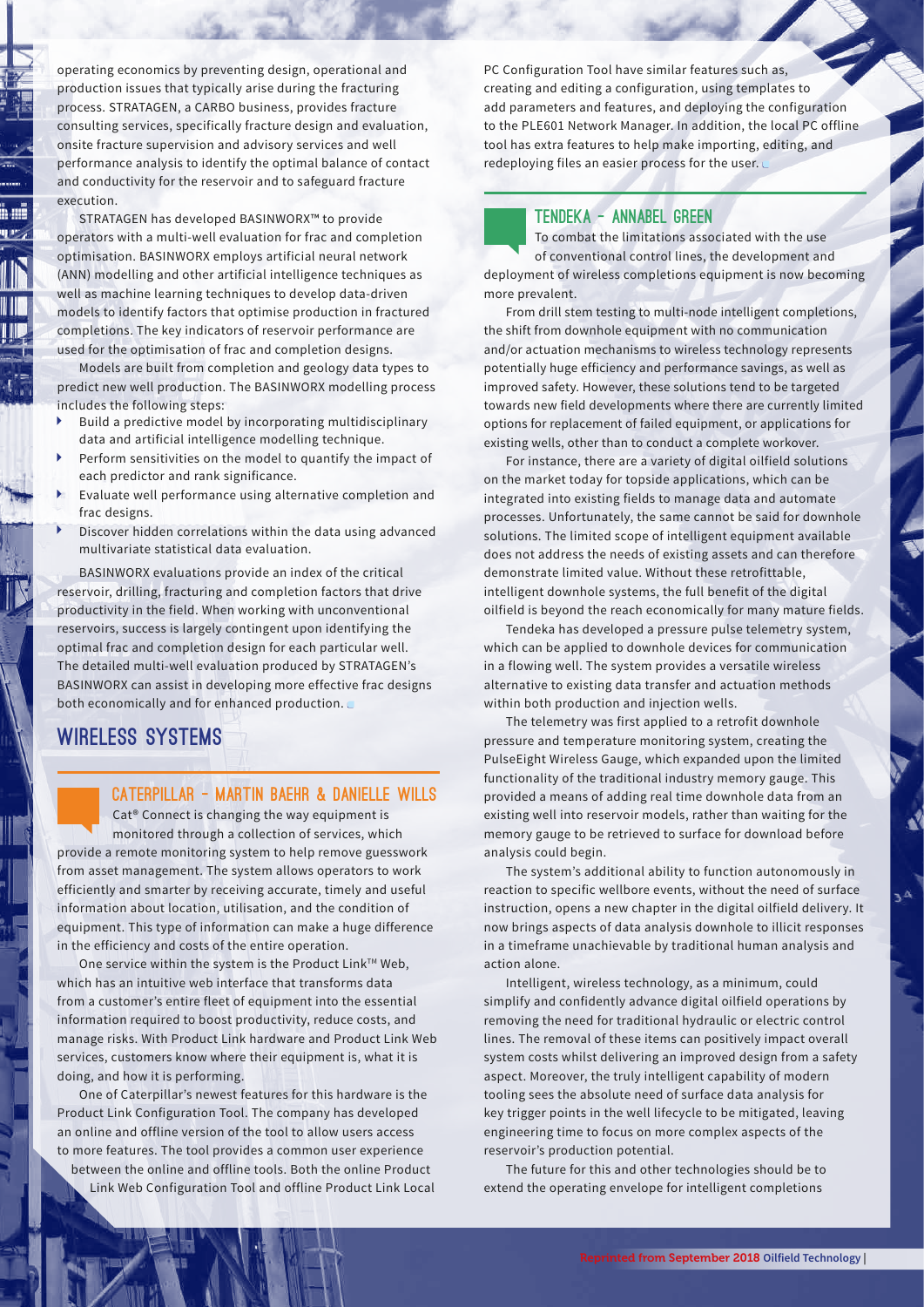and address its various applications. With advances in surface data analysis, autonomous completion tools which can link both inter-tool, but also inter-well, should be considered as the next step for production optimisation over multiple wells and have demonstrable value to both existing and new field developments.

### **SAND CONTROL**

#### CARBO - Terry Palisch

During 'Cased Hole Frac & Pack' (CHFP) stimulation, proppant fills the wings of the fracture, then the annulus between the casing and the screen with the annular pack providing a secondary barrier for sand control. Over time, conventional proppant washes out of the annulus, creating voids and allowing the ingress of formation fines. Eventually, the connection to the fracture can be lost and the pressure needed to inject at the required rates becomes so high as to make injection economically unviable. CARBO developed a new type of immobile proppant system that would bond the highly conductive proppant pack in the formation and the annulus without closure stress so that operators can inject at ultra-high rates for many years and at pressures exceeding the parting pressure of the soft sand formations.

A resin coating is applied to a lightweight ceramic substrate, a chemical activator that could be run in the proppant slurry and an internal tracer placed inside the proppant during manufacturing. The solution became known as FUSION technology due to the combination of these four technologies.

The specially formulated chemical activator was developed to enable the resin coating to bond in non-compressive and low-temperature environments (in the annulus as well as in the fracture), creating a high integrity pack that withstands stress cycling while sustaining long-term pack integrity. As the FUSION coating also bonds with closure stress, it works to maintain the integrity of the proppant pack in the fracture. The bonded proppant in the fracture minimises embedment in the formation face, prevents prop pack rearrangement and lowers the delta P across the pack. It also allows for a single resin-coated proppant and liquid additive to be used simultaneously in a continuous frac and pack operation. As the unique bonding process is chemically and temperature activated, any excess proppant in the workstring can be reversed out prior to the bonding of the proppant pack.

An inert, non-radioactive tracer, CARBONRT, is added to the ceramic proppant mix and incorporated into the ore used to make each pellet. It is detected downhole by wireline tools and interpreted at surface, helping operators to identify where voids are present in the pack. For the entire life of the well, operators can re-log the well and determine annular pack integrity, near wellbore connectivity and propped fracture pack height.

# Safety systems



part of the tool operator or the person who finds themselves in an unsafe position. Current anti-collision or zone management systems do not track personnel, cannot stop a machine from colliding with a person, are rig specific, and are difficult to integrate with third party equipment.

Current technology on the market can help prevent these incidents using a control system capable of knowing the location of personnel and tools in the area. GPS systems do not function when line of sight or the satellites are lost and only has an accuracy of 3 m. Other technology such as radio frequency identification (RFID) can only reliably tell when a person or object possessing a tag has passed through a gate. There are also real time location systems (RTLS) that use existing WiFi networks and Bluetooth beacons to track a person's position and movement, but the accuracy varies between 1 - 3 m. New technology using ultra-wide band (UWB) has brought the ability to track position to an accuracy up to 10 cm in a work environment.

Frank's International is using UWB technology to provide a proprietary portable local positioning system (PLPS) that monitors and tracks the real time position of personnel and machines on a rig floor and prevents the machines from operating when a human could potentially be injured. The Frank's Vigilance™ system is designed to be portable and easily and quickly installed and configured onto any rig floor and work with any equipment. By having knowledge of the real time location of all personnel and all mobile and stationary equipment on the rig floor, this system automatically locks tools in place and prevents them from moving whenever a person is in an unsafe position relative to the tools on the rig floor. The system could help provide insights into lessons learned, incident investigations, operations efficiency, and process automation. This new technology could also provide insights into operations optimisation and enable the development of smarter systems that are currently not feasible.

In the short term, this new technology provides an engineered control solution for hazards associated with people working around automatically-controlled or remotely-operated machines on a drilling rig floor environment. It also allows for easier rig integration or even the ability to provide a stand-alone alternative to the rig's anti-collision systems. In the long term, the Vigilance™ system is an enabling technology that would provide a foundation network for enhancements in many areas including process control, intelligent system automation, machine learning through patterns of movement, and efficiency gains through path anticipation/optimisation.

#### FRANKS INTERNATIONAL - Logan Smith, P.E.

Offshore drilling wells have been reaching increasingly greater depths, some over 30 000 ft. At such depths, the sediment level, which can extend hundreds of feet below the seafloor, is typically composed of a loose matrix of materials, thereby imparting negligible cohesive strength. In fact, rather than a rotary drill bit or drilling mud, the combined weight of the conductor casing and drill string may be sufficient to create the first hole. Nonetheless, a jetting procedure is incorporated into the operation to ensure proper placement of the conductor casing. As the foundation for the rest of the well, should this initial string collapse due to the critical structural loads experienced at these depths, every deepwater component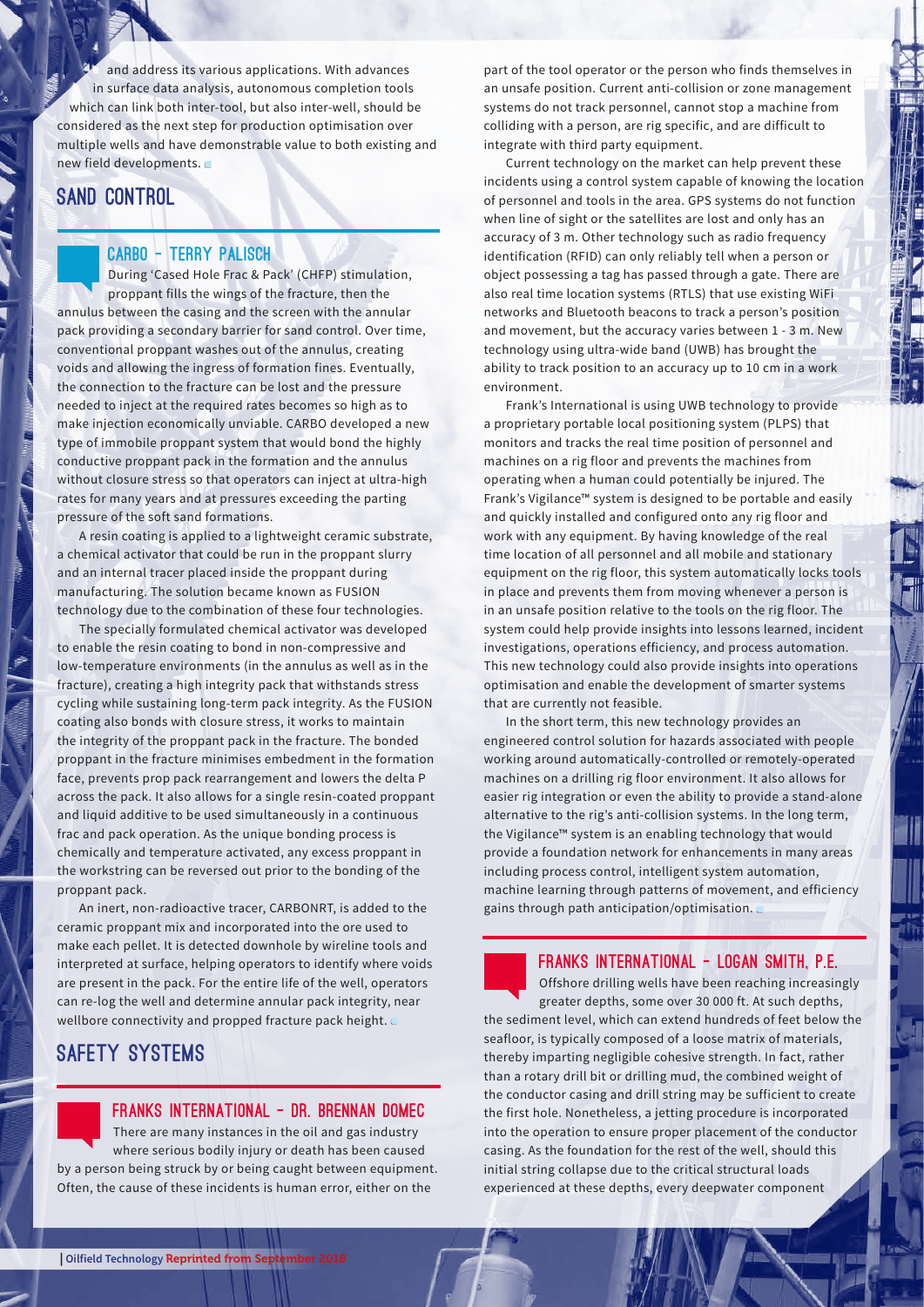above and below the conductor casing would be jeopardised. As a precaution, operators have trended from 30 in. to 36 in. structural casing and higher grades of steel. The problem is that the traditional method of jetting large-diameter pipe can prove problematic because it requires padeyes or other lifting profiles, which can impair safety.

The removal of padeyes can be troublesome. Casing's high-grade materials are not designed to withstand heating outside of a controlled environment, so the torches and grinders used to remove these padeyes can damage and/or weaken the structural capacity of this string. Like padeyes, other lifting profiles have drawbacks, too. The installation and removal of lift subs and clamps prove cumbersome and time-consuming. Furthermore, the height at which these implements must be manipulated necessitates personnel working at these heights.

However, recent tools such as the Frank's Jet String™ Elevator (JSE) reduce these safety hazards. The JSE is designed to lift flush OD 30 in. to 42 in. casing from the horizontal to vertical position, helping eliminate the need for welded or bolted-on padeyes and thereby improving the overall safety of operations. In addition, its completely hydraulic design allows tool operation to be hands-free, eliminating the need for dangerous manual manipulation and removing the rig crew from the Red Zone.

Overall, the JSE and other modern tools are a marked improvement over traditional tools and improve safety on jobs that were previously run with crews handling heavy equipment and using cutting and welding machines on the rig floor.

#### CATERPILLAR - Casey Otten & Derek Kamp

Caterpillar is committed to making well service jobs safer and more efficient. It was with safety in mind that the Dynamic Transmission Output Control (DTOC) technology was developed for the company's well service transmission product line. DTOC is an integrated set of control features designed with knowledge of the pump engine and transmission operating characteristics. The automated stall test mode (ASTM) improves site safety by automating the manual processes currently used to pressure-test jobsite iron. Automated speed control (ASC) and economy mode allow automated rate control for a single pump rig, or the entire fleet, and can help reduce fuel burn at the same time.

In addition, DTOC can easily be integrated into nearly any third-party control system, it is intuitive and easy to manage for any experienced well service operator.

ASTM simplifies the pressure-test process for the operator by allowing them to simply enter the desired pressure into their control screen, and activating the feature. Once ASTM is activated, the transmission controller takes over and controls transmission gear and engine speed to achieve the desired pressure. Previously, an operator had to manually control the transmission gear and engine speed. With the ASTM feature, operators can now perform jobs more safely and efficiently.

Low-flow applications like cementing present unique challenges. ASC was created to meet today's work demands of high levels of speed, reliability, and the ability of the engine and transmission to achieve precise flow control even at the lowest rates.

This feature was designed to automate pump rate control. With ASC, operators can input the rates they want allowing for a more streamlined process compared to the manual process used in the past. One of the primary benefits of the technology is the ability to achieve consistent low flow during critical cementing applications.

On today's well service pumping equipment, pump flows are controlled by controlling engine speed and selecting the gear that provides the flow-rate nearest to the target flow rate. Each transmission gear shift increases pump flow and potentially pressure. With ASC, the rate control feature simplifies the pump control by allowing the operator to simply type in the desired flow rate. The technology then takes control and commands engine speed while selecting the appropriate gear to achieve and maintain the desired flow. While in ASC mode, the transmission will automatically shift gears as necessary and will control the gear shift and engine speed to maintain the desired flow rate before and after the shift, thus ensuring there are no flow spikes during the gear shifts. With economy mode activated, the transmission will achieve and maintain desired flow while operating at the most fuel efficient operating point, helping minimise fuel burn.

The simplified operation of DTOC and both the ASTM and ASC features provide for a safer and more efficient well service job.

# Chemical technology

#### TENDEKA - Annabel Green

To maximise return on investment, reducing the time and cost to complete wells in unconventional shale plays is crucial, particularly given the increasing trend to pump more proppant per 1000 ft as well as the associated increase in volumes of fracturing fluids.

One such way to achieve this decrease in time and cost is during perforating in the acid stage during plug and perf completions. This new process and technology eliminates the procedure of placing acid 'after' the guns are removed from the well. A spearhead acid stage is typically pumped prior to the main fracturing stage to clean cement debris and generally assist in reducing initial injection/fracture pressures. Taking a four well pad as an example, with 50 stages per well, with an average displacement volume of 250 bbls and acid displacement time of 20 to 60 minutes per stage (based on pump-down method and rate), this would amount to over 50 000 bbls of fluid and up to 200 hrs of equipment time that could potentially be minimised.

The application of perforating in acid is not a new concept, but to date, its use has been limited in unconventional shale plays because of the corrosive properties of the hydrochloric acid (HCl) or urea-hydrochloride and the temperature limitations of urea-based products.

A new thermally stable Modified Acid™ system is now available and is already in use by various North American operators. It shows improved performance properties compared to hydrochloric or urea-based acids, without the hazardous/negative exposure, transport, effluent, and corrosive properties associated with HCl. This system is a replacement for hydrochloric acid blends and can be utilised and exposed to perforating tools and wireline at high temperatures over long periods with minimal effect. This system allows operators to pump acid with the perforating guns and plug, reducing time per stage and saving considerable water per stage (a hole-volume per stage) where applicable.

In addition to the advantages of this system, it also achieves ultra-long-term corrosion protection on corrosion resistant casing